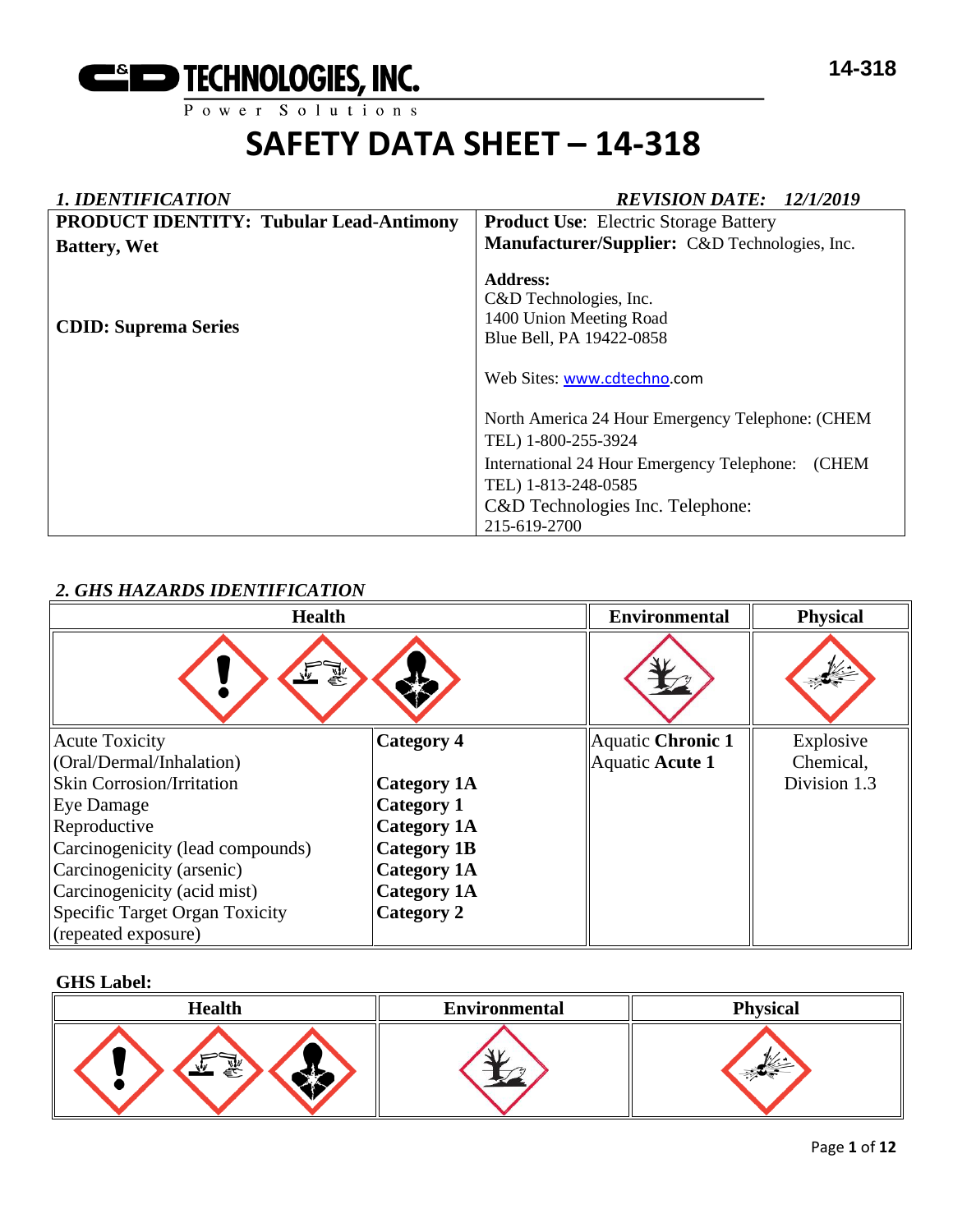# **EXECUTE THE THE TECHNOLOGIES, INC.**

## **SAFETY DATA SHEET – 14-318**

| <b>Hazard Statements</b>                         | <b>Precautionary Statements</b>                                                                                                                       |
|--------------------------------------------------|-------------------------------------------------------------------------------------------------------------------------------------------------------|
| <b>DANGER!</b>                                   | Obtain special instructions before use.                                                                                                               |
| Harmful if swallowed, inhaled, or in contact     | Do not handle until all safety precautions have been read and understood.                                                                             |
| with skin.                                       | Wash thoroughly after handling.<br>Do not eat drink or smoke when using this product.                                                                 |
| Acid causes severe skin burns and eye            | Avoid contact during pregnancy/while nursing.                                                                                                         |
| damage.                                          | Wear protective gloves/protective clothing, eye protection/face protection.                                                                           |
| May damage fertility or the unborn child if      | Use only outdoors or in a well-ventilated area.                                                                                                       |
| ingested or inhaled.                             | Avoid contact with internal acid.                                                                                                                     |
| May cause harm to breast-fed children.           | Do not breathe dust/fume/gas/mist/vapors/spray.<br>Keep away from heat/sparks/open flames/hot surfaces. No smoking                                    |
| May cause cancer if ingested or inhaled.         | <b>IF SWALLOWED OR CONSUMED:</b> rinse mouth.                                                                                                         |
| Causes skin irritation, serious eye damage.      | Do NOT induce vomiting. Call a poison center/doctor if you feel unwell.                                                                               |
| Contact with internal components may cause       | <b>IF ON CLOTHING OR SKIN</b> (or hair): Remove/Take off immediately all contaminated                                                                 |
| irritation or severe burns.                      | clothing and wash it before reuse. Rinse skin with water/shower.<br><b>IF INHALED:</b> Remove person to fresh air and keep comfortable for breathing. |
| Causes damage to central nervous system,         | Immediately call a POISON CENTER or doctor/physician.                                                                                                 |
| blood and kidneys through prolonged or           | IF IN EYES: Rinse cautiously with water for several minutes.                                                                                          |
| repeated exposure if ingested or inhaled.        | Remove contact lenses, if present and easy to do. Continue rinsing.                                                                                   |
| Irritating to eyes, respiratory system, and skin | If exposed/concerned, or if you feel unwell seek medical attention/advice.                                                                            |
| May form explosive air/gas mixture during        | Store locked up, in a well-ventilated area, in accordance with local and national<br>regulation.                                                      |
| charging.                                        | Dispose of contents/container in accordance with local and national regulation                                                                        |
| Explosive, fire, blast or projection hazard.     | Keep out of reach of children.                                                                                                                        |

| <b>HEALTH HAZARDS</b>            |             |                                                |
|----------------------------------|-------------|------------------------------------------------|
| <b>Acute Toxicity</b>            | Signal Word | <b>Hazard Statement</b>                        |
| Oral A.1 (6)                     | Warning     | H302: Harmful if swallowed                     |
| Dermal A.1 $(5)$                 | Warning     | H312: Harmful in contact with skin             |
| Inhalation A.1 $(5)$             | Warning     | H332: Harmful if inhaled                       |
|                                  |             |                                                |
| Skin Irritation                  |             |                                                |
| A.2(2)                           | Warning     | H315: Causes skin irritation                   |
| <b>Skin Corrosion</b>            |             |                                                |
| A.2 (1A.1B.1C)                   | Danger      | H314: Causes serious skin burns and eye damage |
| Serious Eye Damage               |             |                                                |
| A.3(1)                           | Danger      | H318: Causes serious eye damage                |
| Eye Irritation                   |             |                                                |
| A.3 (2A)                         | Warning     | H319: Causes serious eye irritation            |
| <b>Respiratory Sensitization</b> |             |                                                |
| A.4 (1A, 1B)                     | Danger      | H334: May cause allergy or asthma symptoms or  |
|                                  |             | breathing difficulties if inhaled              |
| <b>Skin Sensitization</b>        |             |                                                |
| A.4 (1A, 1B)                     | Warning     | H317: May cause an allergic skin reaction      |
| Germ Cell Mutagenicity           |             |                                                |
| $A.5$ (1A, 1B)                   | Danger      | H:340: May cause genetic defects               |
| A.5(2)                           | Warning     | H341: Suspected of causing genetic defects     |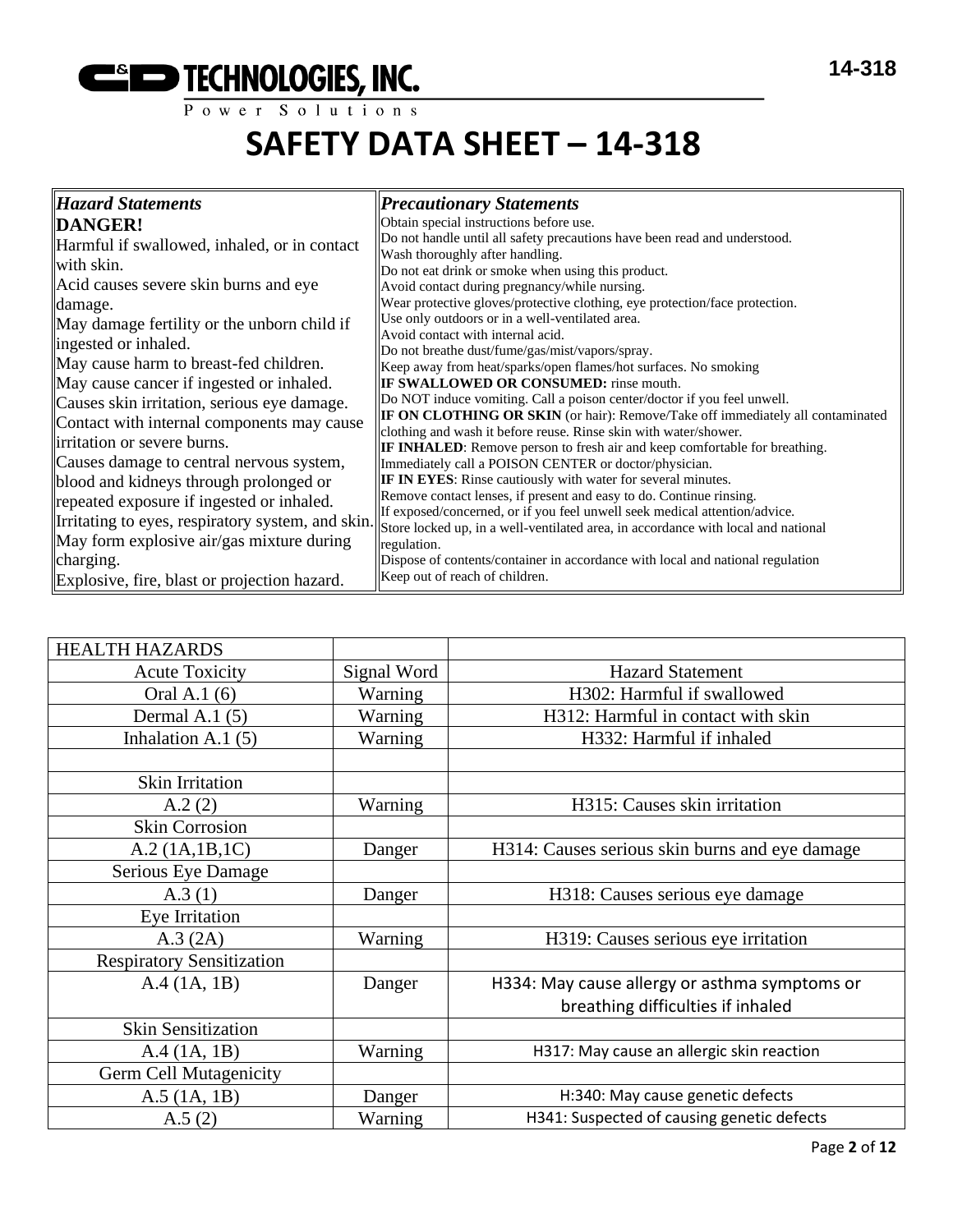

| Carcinogenicity                       |         |                                                            |
|---------------------------------------|---------|------------------------------------------------------------|
| A.6(1A, 1B)                           | Danger  | H350: May cause cancer                                     |
| A.6(2)                                | Warning | H351: Suspected of causing cancer                          |
| <b>Reproductive Toxicity</b>          |         |                                                            |
| A.7(1A, 1B)                           | Danger  | H360: May damage fertility or the unborn child.            |
| A.7(2)                                | Warning | H361: Suspected of damaging fertility or the unborn child. |
| <b>Specific Target Organ Toxicity</b> |         |                                                            |
| Single Exposure                       |         |                                                            |
| A.8(1)                                | Danger  | H370: Causes damage to organs                              |
| A.8(2)                                | Warning | H371: May cause damage to organs                           |
| <b>Specific Target Organ Toxicity</b> |         |                                                            |
| <b>Repeated or Prolonged Exposure</b> |         |                                                            |
| A.9(1)                                | Danger  | H372: Causes damage to organs                              |
| A.9(2)                                | Warning | H373: May cause damage to organs                           |
| <b>Aspiration Hazard</b>              |         |                                                            |
| A.10(1)                               | Danger  | H304: May be fatal if swallowed and enters airways         |
| ENVIRONMENTAL HAZARDS                 |         |                                                            |
| <b>Aquatic Toxicity Acute</b>         |         |                                                            |
| 1.1                                   | Warning | H400: Very toxic to aquatic life                           |
| <b>Aquatic Toxicity Chronic</b>       |         |                                                            |
| 2.1                                   | Warning | H410: Very toxic to aquatic life with long lasting effects |

#### *3. \*COMPOSITION / INFORMATION ON INGREDIENTS*

| <b>INGREDIENTS</b> (Chemical/Common Names):                      | CAS No.:  | % by Wt:  |
|------------------------------------------------------------------|-----------|-----------|
| Lead, Lead Compounds                                             | 7439-92-1 | $60 - 65$ |
| Sulfuric Acid/Battery Electrolyte 1.300 sg 40% wt<br>(H2SO4/H2O) | 7664-93-9 | $6 - 8$   |
| Copper                                                           | 7440-50-8 | <1.0      |
| Antimony                                                         | 7440-36-0 | 1.0       |
| Arsenic                                                          | 7440-38-2 | <1.0      |
| NON-HAZARDOUS INGREDIENTS                                        |           |           |
| Water                                                            |           | $12 - 15$ |
| <b>Inert Components</b>                                          |           | $15-19$   |

#### *4. FIRST AID MEASURES*

#### **INHALATION:**

Sulfuric Acid: Remove to fresh air immediately. If not breathing, give artificial respiration. If breathing is difficult, give oxygen. Consult a physician.

Lead: Remove from exposure, gargle, wash nose and lips; consult physician.

#### **INGESTION:**

Sulfuric Acid: Give large quantities of water; Do NOT induce vomiting or aspiration into the lungs may occur and can cause permanent injury or death; consult physician.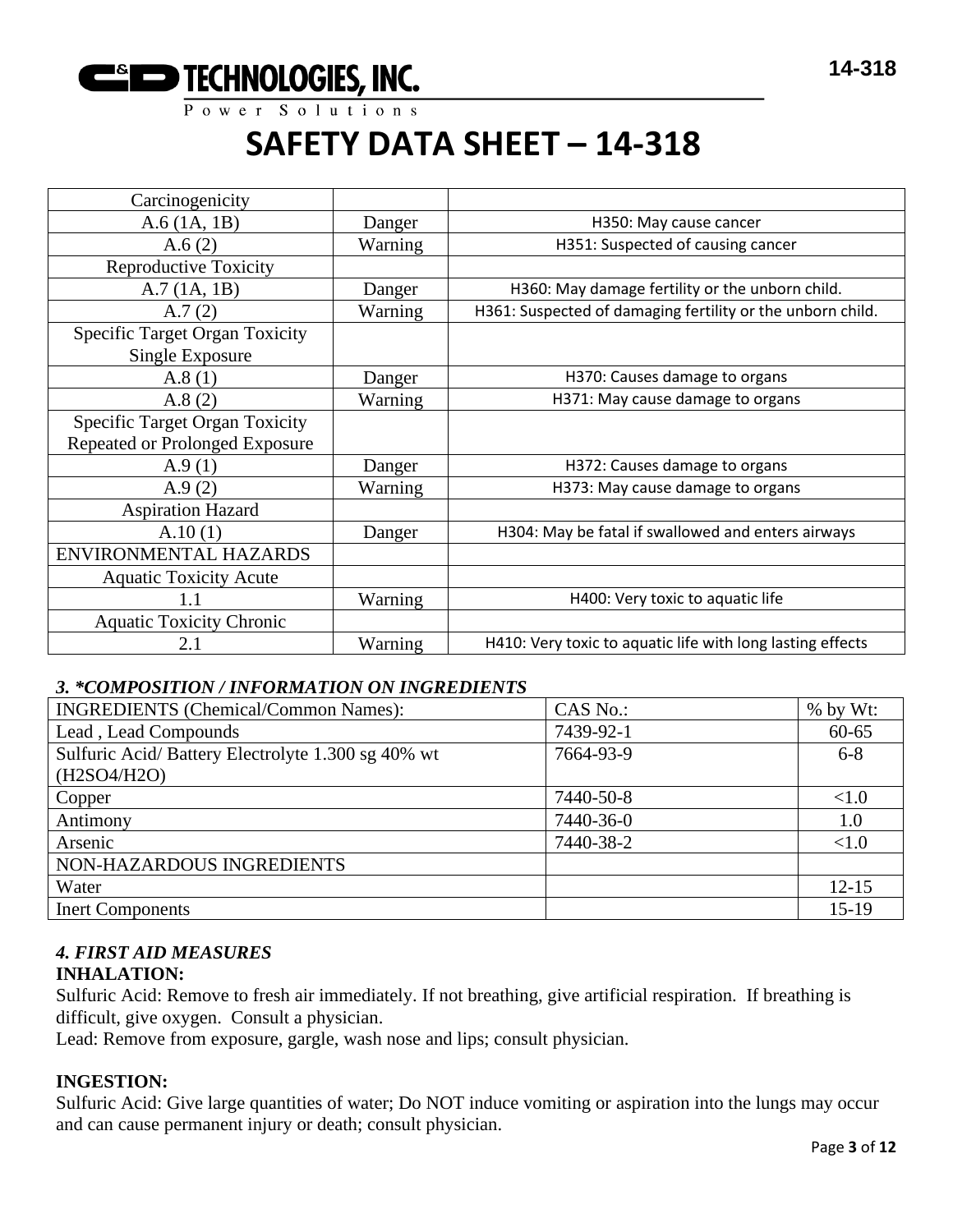

Power Solutions

## **SAFETY DATA SHEET – 14-318**

Lead: Consult physician immediately.

#### **SKIN:**

Sulfuric Acid: Flush with large amounts of water for at least 15 minutes; remove contaminated clothing completely, including shoes. If symptoms persist, seek medical attention. Wash contaminated clothing before reuse. Discard contaminated shoes.

Lead: Wash immediately with soap and water.

#### **EYES:**

Sulfuric Acid and Lead: Flush immediately with large amounts of water for at least 15 minutes while lifting lids; Seek immediate medical attention if eyes have been exposed directly to acid.

#### *5. FIRE FIGHTING MEASURES*

**Flash Point:** Not Applicable **Flammable Limits:** LEL =  $4.1\%$  (Hydrogen Gas in air); UEL =  $74.2\%$ **Extinguishing media:** CO2; foam; dry chemical. Do not use carbon dioxide directly on cells. Avoid breathing vapors. Use appropriate media for surrounding fire.

#### **Fire Fighting Procedures:**

Use positive pressure, self-contained breathing apparatus. Beware of acid splatter during water application and wear acid-resistant clothing, gloves, face and eye protection. If batteries are on charge, shut off power to the charging equipment, but note that strings of series connected batteries may still pose risk of electric shock even when charging equipment is shut down.

#### **Hazardous Combustion Products:**

Highly flammable hydrogen gas is generated during charging and operation of batteries. If ignited by burning cigarette, naked flame or spark, may cause battery explosion with dispersion of casing fragments and corrosive liquid electrolyte. Carefully follow manufacturer's instructions for installation and service. Keep away all sources of gas ignition and do not allow metallic articles to simultaneously contact the negative and positive terminals of a battery. Follow manufacturer's instructions for installation and service.

#### *6: ACCIDENTAL RELEASE MEASURES*

Stop flow of material, contain/absorb small spills with dry sand, earth or vermiculite. Do not use combustible materials. If possible, carefully neutralize spilled electrolyte with soda ash, sodium bicarbonate, lime, etc. Wear acid-resistant clothing, boots, gloves, and face shield. Do not allow discharge of un-neutralized acid to sewer. Acid must be managed in accordance with approved local, state, and federal requirements. Consult state environmental agency and/or federal EPA.

### *7. HANDLING AND STORAGE*

#### **Handling:**

Unless involved in recycling operations, do not breach the casing or empty the contents of the battery. Handle carefully and avoid tipping, which may allow electrolyte leakage. There may be increasing risk of electric shock from strings of connected batteries. Keep containers tightly closed when not in use. If battery case is broken, avoid contact with internal components. Keep vent caps on and cover terminals to prevent short circuits. Place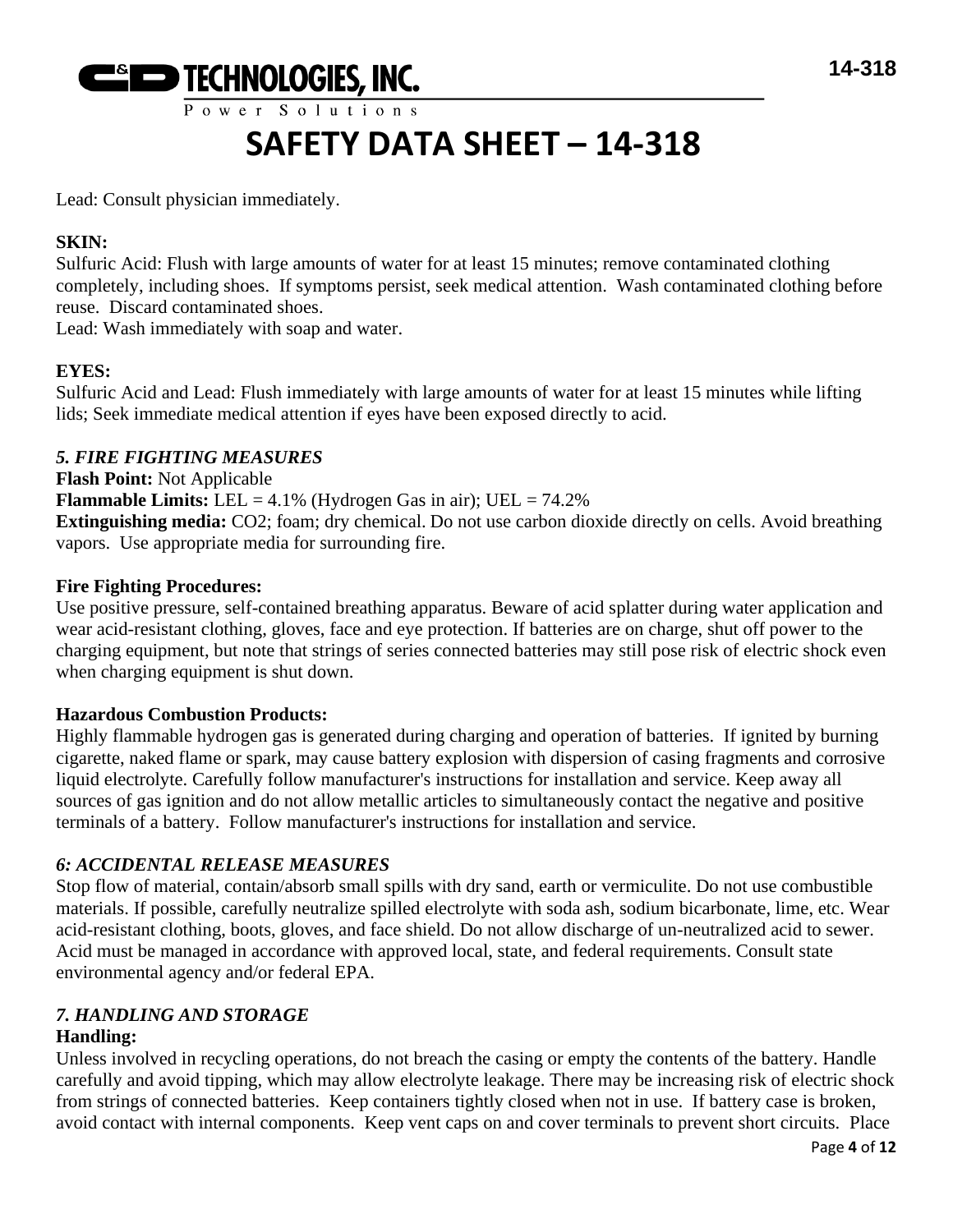

cardboard between layers of stacked automotive batteries to avoid damage and short circuits. Keep away from combustible materials, organic chemicals, reducing substances, metals, strong oxidizers and water. Use banding or stretch wrap to secure items for shipping.

#### **Storage:**

Store batteries under roof in cool, dry, well-ventilated areas separated from incompatible materials and from activities that may create flames, spark, or heat. Store on smooth, impervious surfaces provided with measures for liquid containment in the event of electrolyte spills. Keep away from metallic objects that could bridge the terminals on a battery and create a dangerous short-circuit.

#### **Charging:**

There is a possible risk of electric shock from charging equipment and from strings of series connected batteries, whether or not being charged. Shut-off power to chargers whenever not in use and before detachment of any circuit connections. Batteries being charged will generate and release flammable hydrogen gas. Charging space should be ventilated. Keep battery vent caps in position. Prohibit smoking and avoid creation of flames and sparks nearby. Wear face and eye protection when near batteries being charged.

| <b>Exposure Limits (mg/m<sup>3</sup>)</b> Note: N.E. = Not Established |                 |              |                 |            |             |               |
|------------------------------------------------------------------------|-----------------|--------------|-----------------|------------|-------------|---------------|
| <b>INGREDIENTS</b>                                                     | <b>OSHA PEL</b> | <b>ACGIH</b> | <b>US NIOSH</b> | Quebec PEV | Ontario OEL | <b>EU OEL</b> |
| (Chemical/Common Names):                                               |                 |              |                 |            |             |               |
| Lead, Lead Compounds                                                   | 0.05            | 0.05         | 0.05            | 0.05       | 0.05        | 0.15(b)       |
| Sulfuric Acid/Electrolyte                                              |                 | 0.2          |                 |            | 0.2         | 0.05(c)       |
| $(H_2SO_4/H_2O)$                                                       |                 |              |                 |            |             |               |
| Copper                                                                 | 1.0             | 1.0          | 1.0             | 0.05       | 0.05        | 0.15(b)       |
| Arsenic                                                                | 0.5             | 0.01         | 0.05            | 0.05       | 0.05        | 0.15(b)       |
| Antimony                                                               | 0.5             | 0.5          |                 |            |             |               |

#### *8. EXPOSURE CONTROLS / PERSONAL PROTECTION*

**(a)**As dusts/mists **(b)**As inhalable aerosol **(c)**Thoracic fraction

#### **Engineering Controls (Ventilation):**

Store and handle in well-ventilated area. If mechanical ventilation is used, components must be acid-resistant. Handle batteries cautiously, do not tip to avoid spills. Make certain vent caps are on securely. If battery case is damaged, avoid bodily contact with internal components. Wear protective clothing, eye and face protection, when filling, charging or handling batteries. Do not allow metallic materials to simultaneously contact both the positive and negative terminals of the batteries. Charge batteries in areas with adequate ventilation. General dilution ventilation is acceptable.

#### **Respiratory Protection (NIOSH/MSHA approved):**

None required under normal conditions. When concentrations of sulfuric acid mist are known to exceed PEL, use NIOSH or MSHA-approved respiratory protection.

#### **Skin Protection:**

If battery case is damaged, use rubber or plastic acid-resistant gloves with elbow-length gauntlet, acid-resistant apron, clothing and boots.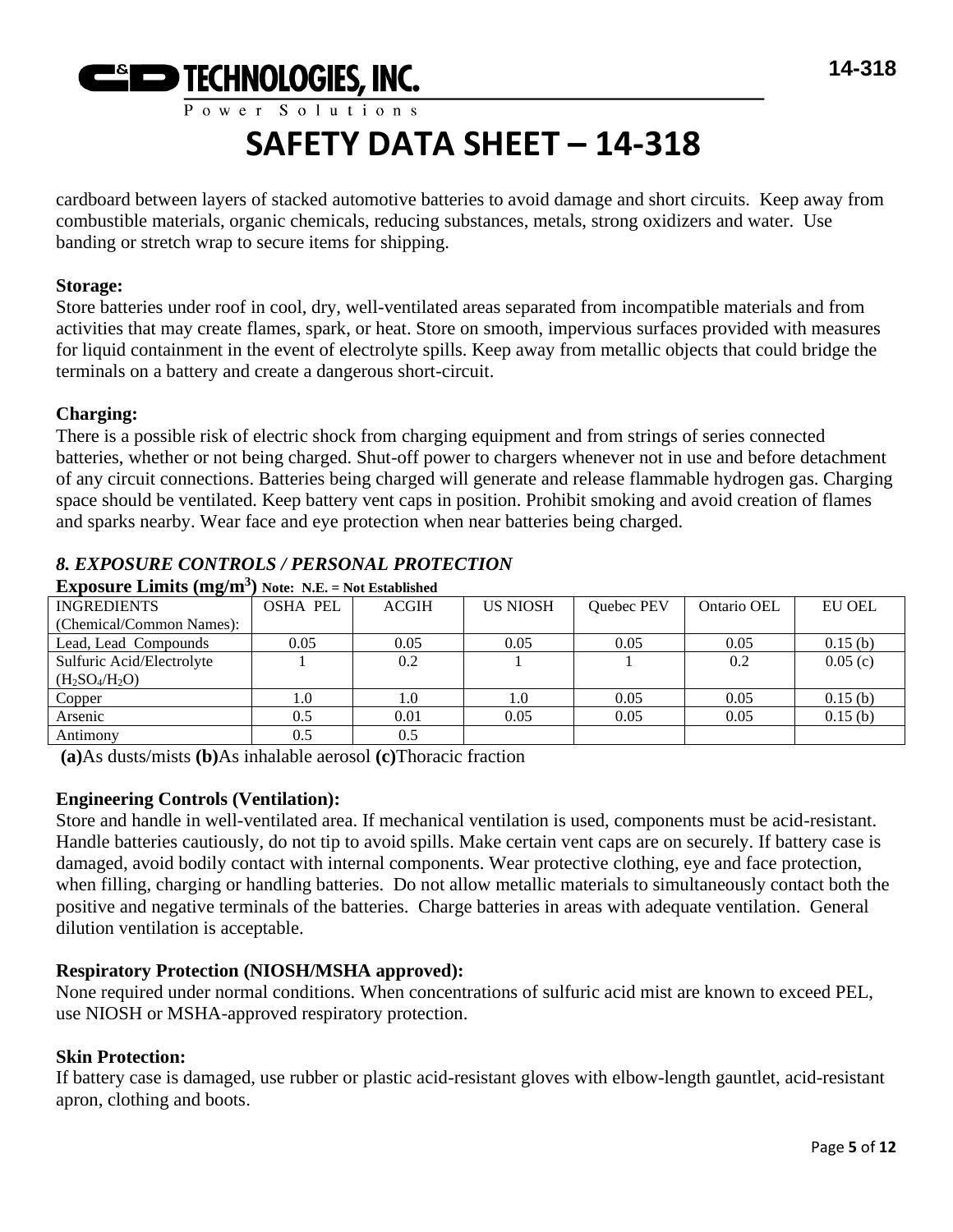

#### **Eye Protection:**

If battery case is damaged, use chemical goggles or face shield.

#### **Other Protection:**

In areas where water and sulfuric acid solutions are handled in concentrations greater than 1%, emergency eyewash stations and showers should be provided, with unlimited water supply. Chemically impervious apron and face shield recommended when adding water or electrolyte to batteries. Wash Hands after handling.

#### *9. PHYSICAL AND CHEMICAL PROPERTIES*

| Properties Listed Below are for Electrolyte:                                                     |                 |                                                             |                               |
|--------------------------------------------------------------------------------------------------|-----------------|-------------------------------------------------------------|-------------------------------|
| Boiling Point:                                                                                   | $235 \text{ F}$ | Specific Gravity (H2O = 1):   <b>1.300</b> +/- <b>0.010</b> |                               |
| Melting Point:                                                                                   | N/A             | Vapor Pressure (mm Hg): $\vert$ 1mm @ 145.8                 |                               |
| Solubility in Water:                                                                             | N/A             | Vapor Density (AIR = 1): $\vert$ Greater than 1             |                               |
| Evaporation Rate:                                                                                | Less than 1     | % Volatile by Weight:                                       | N/A                           |
| (Butyl Acetate $= 1$ )                                                                           |                 |                                                             |                               |
| pH:                                                                                              | $\sim$ 1 to 2   | Flash Point:                                                | <b>Below room temperature</b> |
|                                                                                                  |                 |                                                             | (as hydrogen gas)             |
| LEL (Lower Explosive                                                                             | 4%              | UEL (Upper Explosive Limit)   74% (Hydrogen)                |                               |
| Limit)                                                                                           | (Hydrogen)      |                                                             |                               |
| Manufactured article; no apparent odor. Gelled electrolyte is a clear to<br>Appearance and Odor: |                 |                                                             |                               |
| cloudy liquid with a sharp, penetrating, pungent odor. Formed lead                               |                 |                                                             |                               |
| dioxide is dark brown in color with a slight acidic odor.                                        |                 |                                                             |                               |

#### *10. STABILITY AND REACTIVITY*

Stability: Stable X Unstable \_\_ This product is stable under normal conditions at ambient temperature.

**Conditions to Avoid:** Prolonged overcharge at high current; sources of ignition.

#### **Incompatibilities:** (materials to avoid)

Electrolyte: Contact with combustibles and organic materials may cause fire and explosion. Also reacts violently with strong reducing agents, metals, sulfur trioxide gas, strong oxidizers, and water. Contact with metals may produce toxic sulfur dioxide fumes and may release flammable hydrogen gas.

Lead compounds: Avoid contact with strong acids, bases, halides, halogenates, potassium nitrate,

permanganate, peroxides, nascent hydrogen, and reducing agents.

Arsenic compounds: strong oxidizers; bromine azide. NOTE: hydrogen gas can react with inorganic arsenic to form the highly toxic gas – arsine

#### **Hazardous Decomposition Products:**

Electrolyte: Sulfur trioxide, carbon monoxide, sulfuric acid mist, sulfur dioxide, hydrogen sulfide.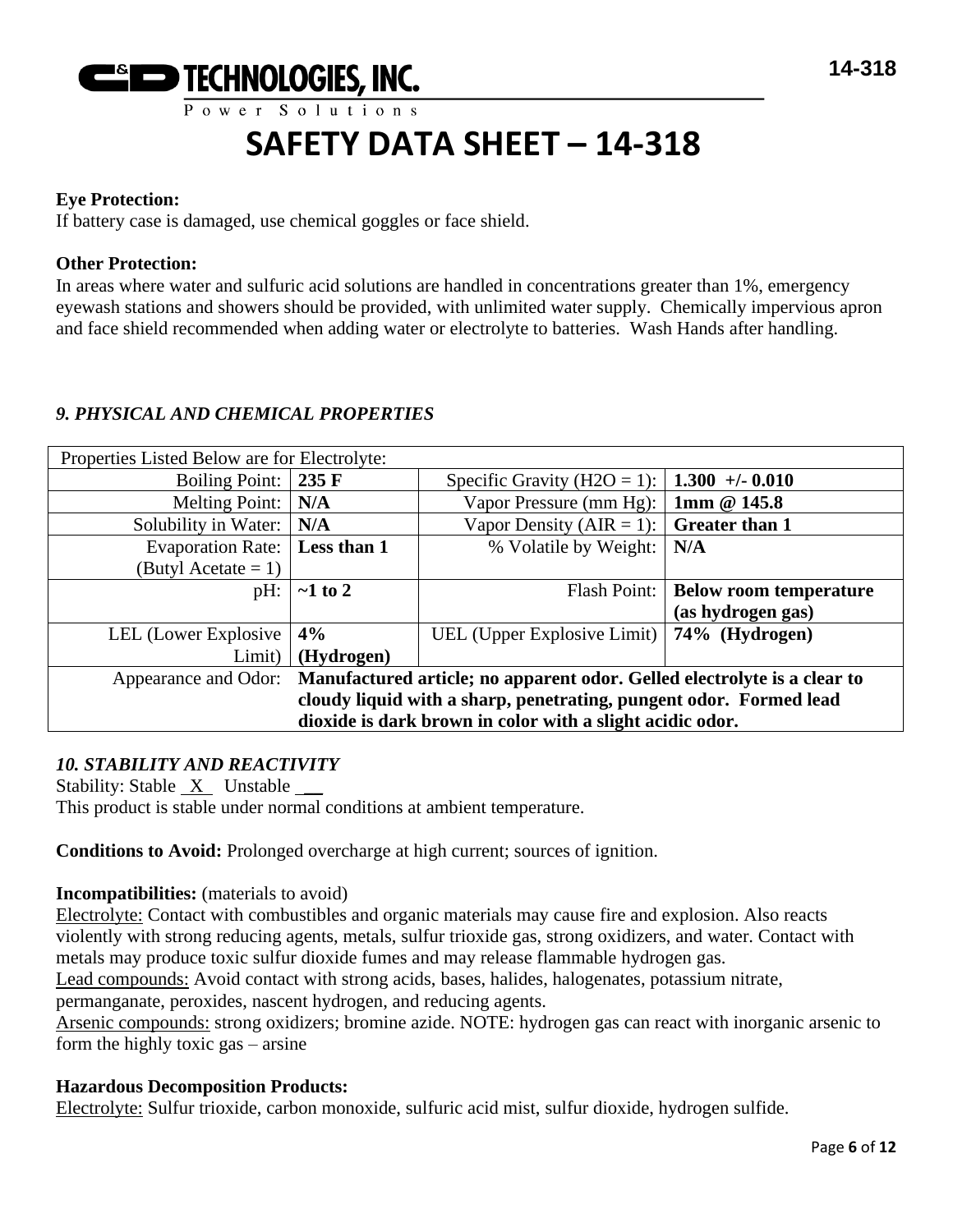

Lead compounds: Temperatures above the melting point are likely to produce toxic metal fume, vapor, or dust; contact with strong acid or base or presence of nascent hydrogen may generate highly toxic arsine gas.

#### **Hazardous Polymerization:**

Will not occur

### *11. TOXICOLOGICAL INFORMATION*

#### **Routes of Entry:**

Sulfuric Acid: Harmful by all routes of entry.

Lead Compounds: Hazardous exposure can occur only when product is heated, oxidized or otherwise processed or damaged to create dust, vapor or fume. The presence of nascent hydrogen may generate highly toxic arsine gas.

#### **Inhalation:**

Sulfuric Acid: Breathing of sulfuric acid vapors or mists may cause severe respiratory irritation. Lead Compounds: Inhalation of lead dust or fumes may cause irritation of upper respiratory tract and lungs.

#### **Ingestion:**

Sulfuric Acid: May cause severe irritation of mouth, throat, esophagus and stomach. Lead Compounds: Acute ingestion may cause abdominal pain, nausea, vomiting, diarrhea and severe cramping. This may lead rapidly to systemic toxicity and must be treated by a physician.

#### **Skin Contact:**

Sulfuric Acid: Severe irritation, burns and ulceration. Lead Compounds: Not absorbed through the skin. Arsenic compounds: Contact may cause dermatitis and skin hyperpigmentation

#### **Eye Contact:**

Sulfuric Acid: Severe irritation, burns, cornea damage, and blindness. Lead Compounds: May cause eye irritation.

#### **Effects of Overexposure - Acute:**

Sulfuric Acid: Severe skin irritation, damage to cornea, upper respiratory irritation. Lead Compounds: Symptoms of toxicity include headache, fatigue, abdominal pain, loss of appetite, muscular aches and weakness, sleep disturbances and irritability.

#### **Effects of Overexposure - Chronic:**

Sulfuric Acid: Possible erosion of tooth enamel, inflammation of nose, throat & bronchial tubes. Lead Compounds: Anemia; neuropathy, particularly of the motor nerves, with wrist drop; kidney damage; reproductive changes in males and females. Repeated exposure to lead and lead compounds in the workplace may result in nervous system toxicity. Some toxicologists report abnormal conduction velocities in persons with blood lead levels of 50 μg/100 ml or higher. Heavy lead exposure may result in central nervous system damage, encephalopathy and damage to the blood-forming (hematopoietic) tissues.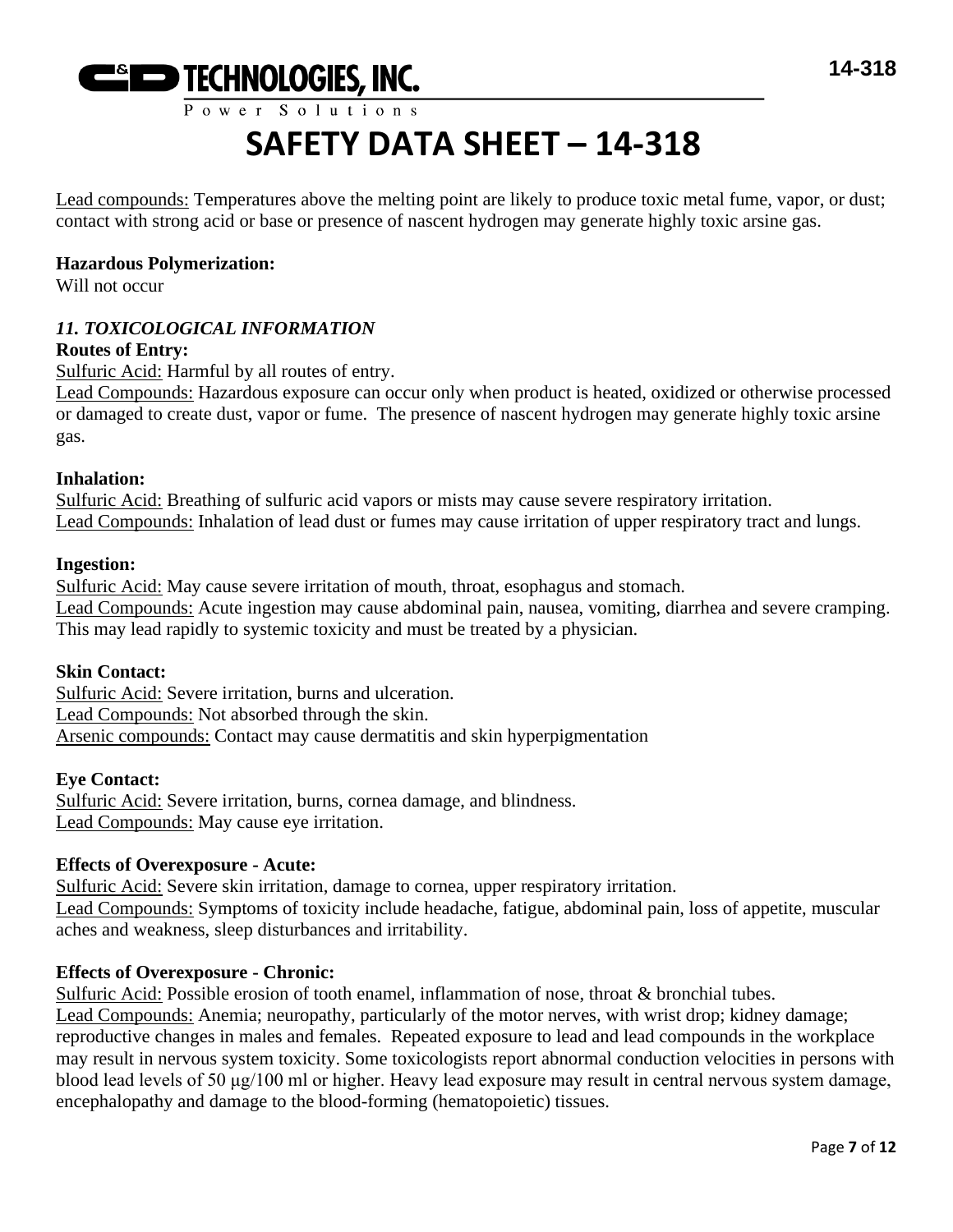

#### **Carcinogenicity:**

Sulfuric Acid: The International Agency for Research on Cancer (IARC) has classified "strong inorganic acid mist containing sulfuric acid" as a Category I carcinogen, a substance that is carcinogenic to humans. This classification does not apply to liquid forms of sulfuric acid or sulfuric acid solutions contained within a battery. Inorganic acid mist (sulfuric acid mist) is not generated under normal use of this product. Misuse of the product, such as overcharging, may result in the generation of sulfuric acid mist.

Lead Compounds: Lead is listed as a 2B carcinogen, likely in animals at extreme doses. Proof of carcinogenicity in humans is lacking at present.

Arsenic: Listed by National Toxicology Program (NTP), International Agency for Research on Cancer (IARC), OSHA and NIOSH as a carcinogen only after prolonged exposure at high levels.

#### **Medical Conditions Generally Aggravated by Exposure:**

Overexposure to sulfuric acid mist may cause lung damage and aggravate pulmonary conditions. Contact of sulfuric acid with skin may aggravate diseases such as eczema and contact dermatitis. Lead and its compounds can aggravate some forms of kidney, liver and neurologic diseases.

#### **Acute Toxicity:**

Inhalation LD50: Electrolyte: LC50 rat: 375 mg/m3; LC50: guinea pig: 510 mg/m3 Elemental Lead: Acute Toxicity Point Estimate  $= 4500$  ppmV (based on lead bullion)

Oral LD50: Electrolyte: rat: 2140 mg/kg Elemental lead: Acute Toxicity Estimate (ATE) = 500 mg/kg body weight (based on lead bullion)

#### **Additional Health Data:**

All heavy metals, including the hazardous ingredients in this product, are taken into the body primarily by inhalation and ingestion. Most inhalation problems can be avoided by adequate precautions such as ventilation and respiratory protection covered in Section 8. Follow good personal hygiene to avoid inhalation and ingestion: wash hands, face, neck and arms thoroughly before eating, smoking or leaving the work site. Keep contaminated clothing out of non-contaminated areas, or wear cover clothing when in such areas. Restrict the use and presence of food, tobacco and cosmetics to non-contaminated areas. Work clothes and work equipment used in contaminated areas must remain in designated areas and never taken home or laundered with personal non-contaminated clothing. This product is intended for industrial use only and should be isolated from children and their environment.

The 19<sup>th</sup> Amendment to EC Directive 67/548/EEC classified lead compounds, but not lead in metal form, as possibly toxic to reproduction. Risk phrase 61: May cause harm to the unborn child, applies to lead compounds, especially soluble forms.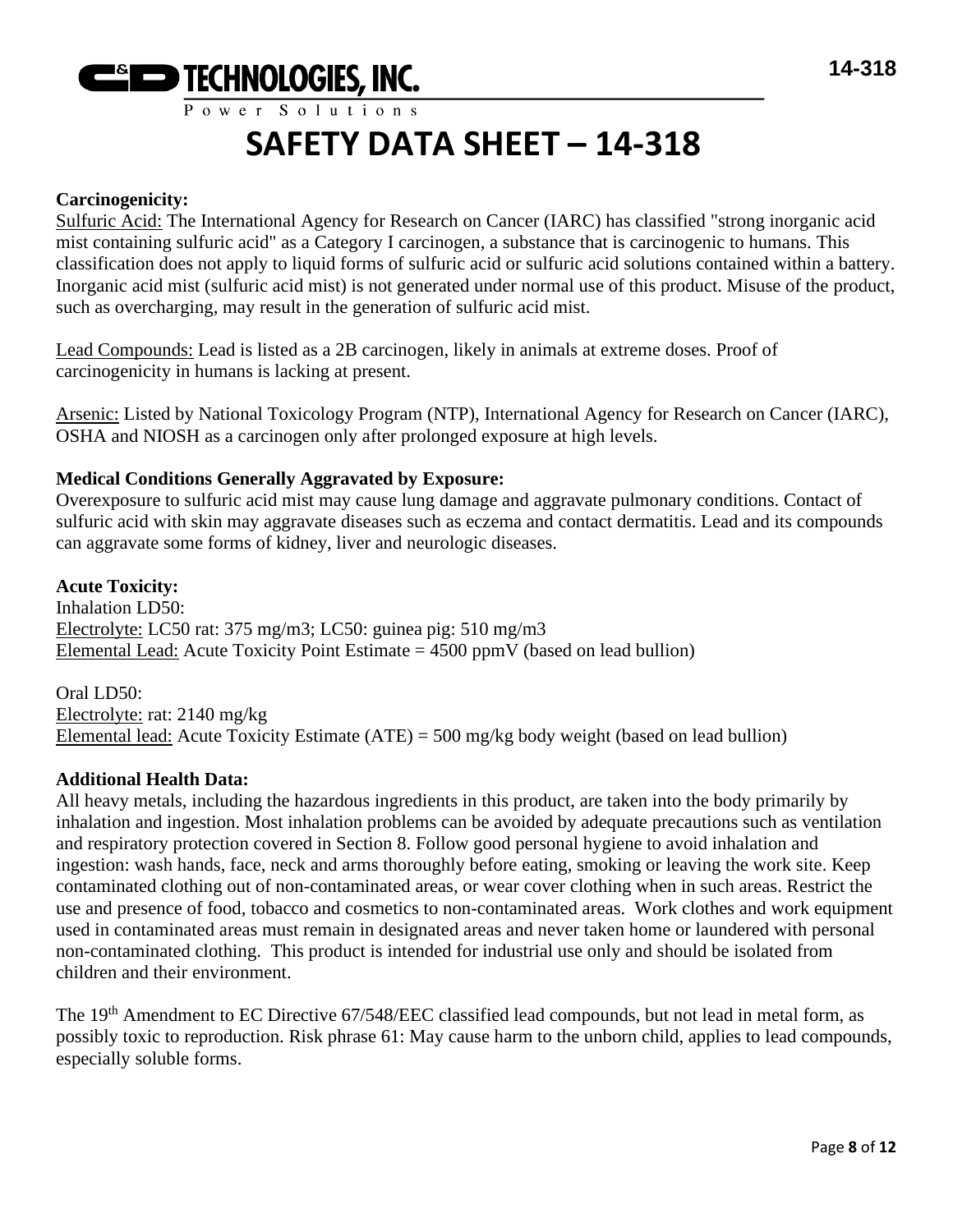

#### *12. ECOLOGICAL INFORMATION*

**Environmental Fate:** lead is very persistent in soil and sediments. No data on environmental degradation. Mobility of metallic lead between ecological compartments is slow. Bioaccumulation of lead occurs in aquatic and terrestrial animals and plants but little bioaccumulation occurs through the food chain. Most studies include lead compounds and not elemental lead.

#### **Environmental Toxicity:** Aquatic Toxicity:

Sulfuric acid: 24-hr LC50, freshwater fish (Brachydanio rerio): 82 mg/L 96 hr- LOEC, freshwater fish (Cyprinus carpio): 22 mg/L Lead: 48 hr LC50 (modeled for aquatic invertebrates): <1 mg/L, based on lead bullion

#### **Additional Information**

- · No known effects on stratospheric ozone depletion.
- · Volatile organic compounds: 0% (by Volume)
- · Water Endangering Class (WGK): NA

#### *13. DISPOSAL CONSIDERATIONS (UNITED STATES)*

Spent batteries: Send to secondary lead smelter for recycling. Spent lead-acid batteries are not regulated as hazardous waste when the requirements of 40 CFR Section 266.80 are met. Spilled sulfuric acid is a characteristic hazardous waste; EPA hazardous waste number D002 (corrosivity) and D008 (lead).

Electrolyte: Place neutralized slurry into sealed acid resistant containers and dispose of as hazardous waste, as applicable. Large water diluted spills, after neutralization and testing, should be managed in accordance with approved local, state, and federal requirements. Consult state environmental agency and/or federal EPA.

Following local, State/Provincial, and Federal/National regulations applicable to end-of-life characteristics will be the responsibility of the end-user.

#### *14. TRANSPORT INFORMATION*

#### **SECTION XIV: TRANSPORTATION AND INTERNATIONAL REGULATIONS**

UN2794 and Corrosive 8 "Diamond" identification placards are required when transporting over 1000 pounds of C&D GEL batteries. C&D GEL batteries must be boxed in adequate boxes identified as below with their terminals protected against shortcircuiting.

#### **United States DOT:**

DOT rules specified in 49 CFR 173.59 regulate the transport of wet spillable batteries.

49 CFR 173.59 (e) specifies that when transported by highway or rail, electric storage batteries containing electrolyte or corrosive battery fluid are not subject to any other requirements of this subchapter, if all of the following are met: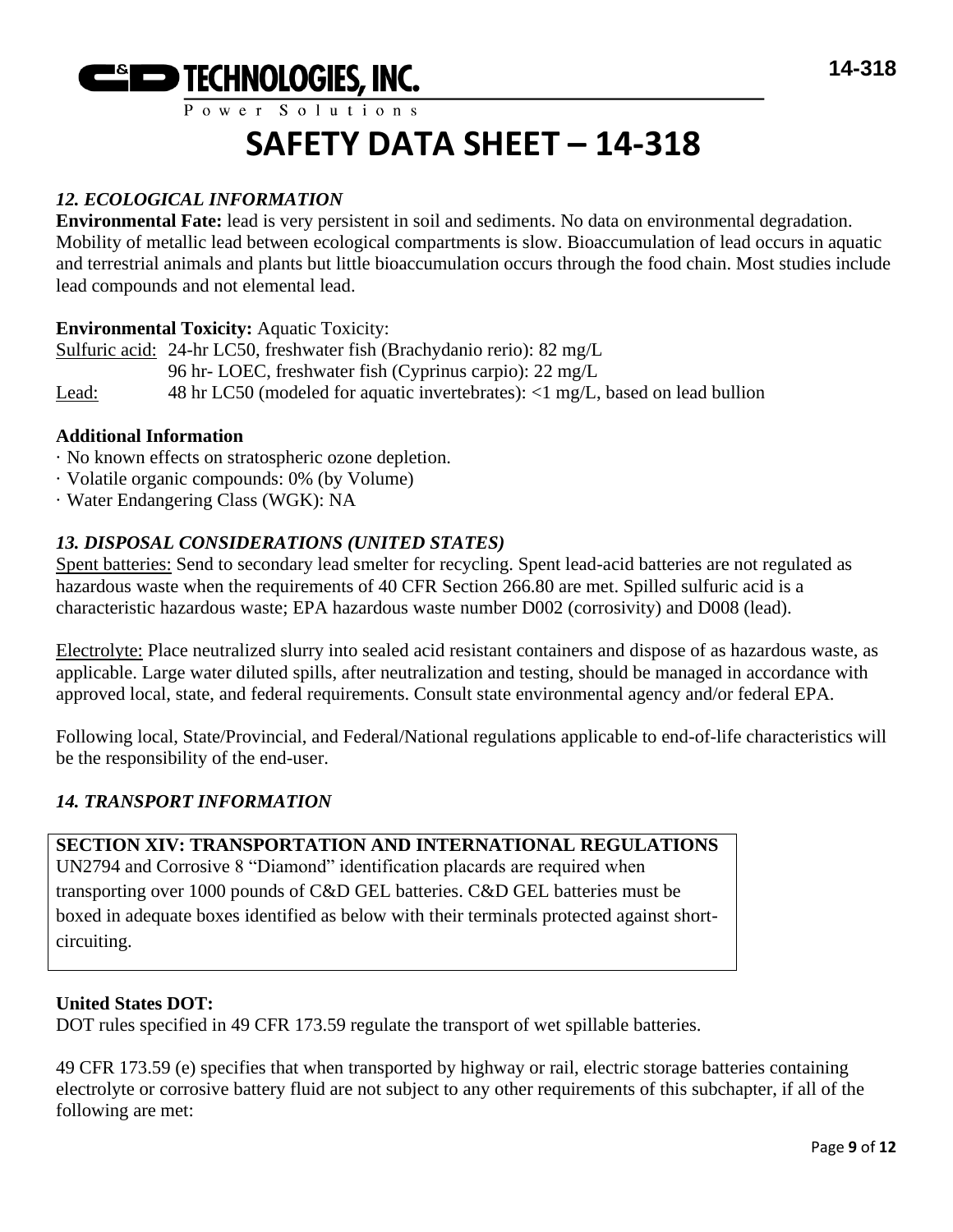

(1) No other hazardous materials may be transported in the same vehicle;

(2) The batteries must be loaded or braced so as to prevent damage and short circuits in transit;

(3) Any other material loaded in the same vehicle must be blocked, braced, or otherwise secured to prevent contact with or damage to the batteries; and

(4) The transport vehicle may not carry material shipped by any person other than the shipper of the batteries.

If any of these requirements are not met, the batteries must be shipped as hazardous materials:

| <b>Proper Shipping Name:</b> | Batteries, Wet, Filled with Acid |
|------------------------------|----------------------------------|
| <b>Hazard Class:</b>         |                                  |
| <b>ID</b> Number:            | UN2794                           |
| <b>Packing Group:</b>        | Ш                                |
| Labels:                      | Corrosive                        |

#### **IATA:**

| The shipping information is as follows: |                                                     |
|-----------------------------------------|-----------------------------------------------------|
| Proper Shipping Name:                   | Batteries, wet, filled with acid                    |
| Packing Group:                          | None                                                |
| Hazardous Class:                        | 8                                                   |
| Label/Placard Required:                 | Corrosive                                           |
| UN Identification:                      | UN2794                                              |
| Reference                               | IATA packing instructions 870 (IATA DRG Edition 54) |

#### **IMDG:**

The shipping information is as follows: Proper Shipping Name: Batteries, wet, filled with acid Packing Group: N/A Hazardous Class: 8 Label/Placard Required: Corrosive UN Identification: UN2794 Reference IMDG packing instructions P801

#### *15. REGULATORY INFORMATION*

#### **UNITED STATES:**

#### **EPCRA Sections 302, 304, 311 & 312**

Lead-acid batteries do **NOT** meet the OSHA definition of an "article" (US EPA, Oct. 1998). The lead and acid that compose these batteries must be included when determining the various thresholds for these EPCRA section regulations. The acid in lead-acid batteries is **Sulfuric Acid**, which is an Extremely Hazardous Substance (EHS). The following table outlines the applicable EPCRA Sections and their respective thresholds for **Sulfuric Acid**:

| <b>EPCRA Sections – Sulfuric Acid</b> | $\blacksquare$ Thresholds |
|---------------------------------------|---------------------------|
|---------------------------------------|---------------------------|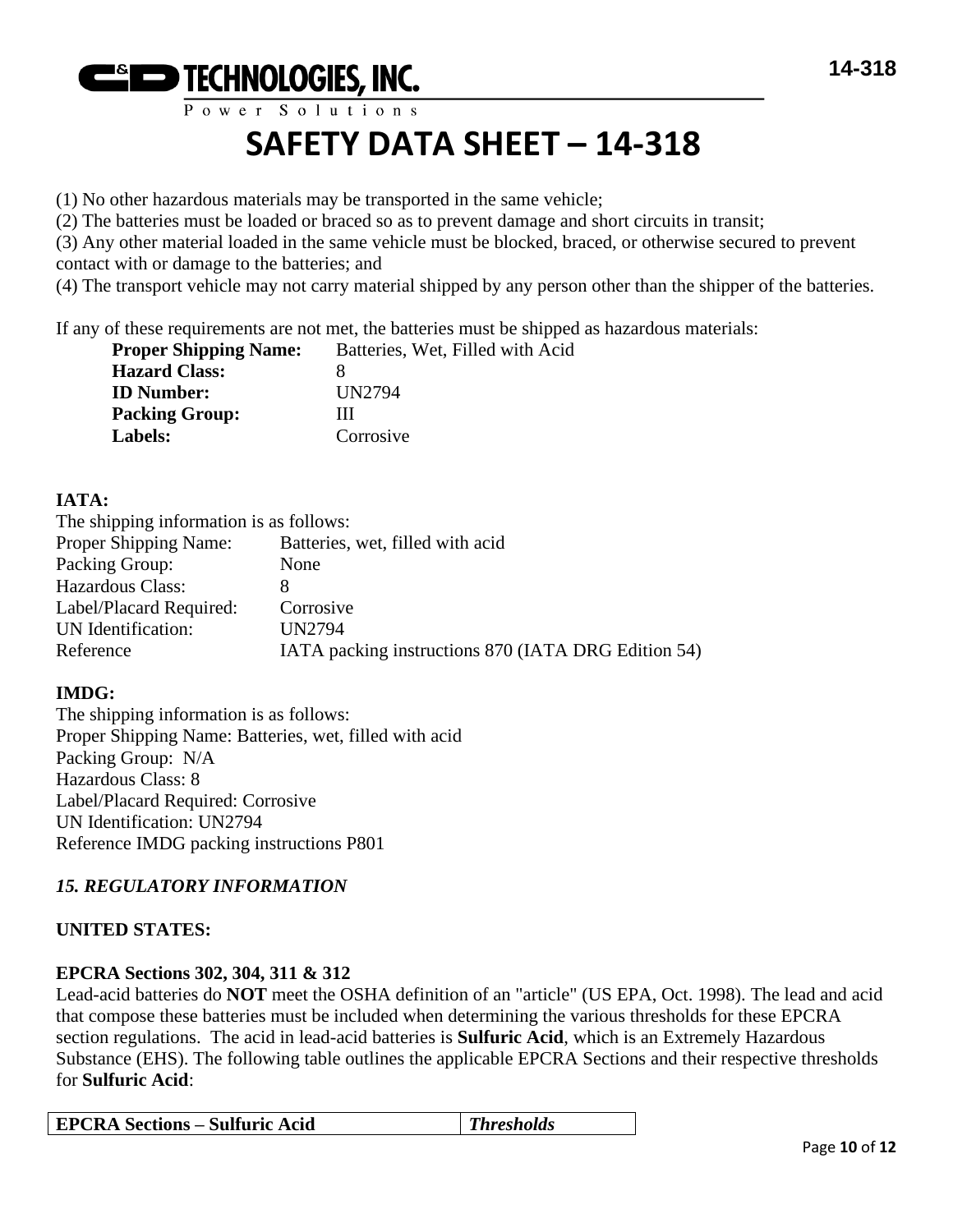

Power Solutions

## **SAFETY DATA SHEET – 14-318**

| 302 - Emergency Planning Notification             | TPQ $\geq$ 1,000 lbs. |
|---------------------------------------------------|-----------------------|
| 304 - Emergency Release Notification              | $RQ \ge 1,000$ lbs.   |
| 311 - MSDS Reporting                              | $*TPQ \ge 500$ lbs.   |
| 312 - Chemical Inventory Reporting (i.e. Tier II) | *TPO > $500$ lbs.     |

**\*The reporting threshold for Sulfuric Acid is ≥ the designated TPQ or 500 lbs, whichever is less.**

The lead used in lead-acid batteries does not qualify for any OSHA or EPCRA exemptions. Lead is not an EHS, and the following table outlines the applicable EPCRA Sections and their respective thresholds for **lead**:

| <b>EPCRA Sections - Lead</b>                      | <b>Thresholds</b>  |
|---------------------------------------------------|--------------------|
| 311 - MSDS Reporting                              | $\geq 10,000$ lbs. |
| 312 - Chemical Inventory Reporting (i.e. Tier II) | $\geq 10,000$ lbs. |

#### **EPCRA Section 313**

The reporting of lead and sulfuric acid (and their releases) in lead-acid batteries used in cars, trucks, most cranes, forklifts, locomotive engines, and aircraft for the purposes of EPCRA Section 313 is not required. Leadacid batteries used for these purposes are exempt for Section 313 reporting per the "Motor Vehicle Exemption." See page B-22 of the *U.S. EPA Guidance Document for Lead and Lead Compound Reporting under EPCRA Section 313* for additional information of this exemption.

#### **TSCA:**

TSCA Section 8b – Inventory Status: All chemicals comprising this product are either exempt or listed on the TSCA Inventory.

TSCA Section 12b (40 CFR Part 707.60(b)) No notice of export will be required for articles, except PCB articles, unless the Agency so requires in the context of individual section 5, 6, or 7 actions.

TSCA Section 13 (40 CFR Part 707.20): No import certification required (EPA 305-B-99-001, June 1999, Introduction to the Chemical Import Requirements of the Toxic Substances Control Act, Section IV.A)

**RCRA:** Spent Lead Acid Batteries are subject to streamlined handling requirements when managed in compliance with 40 CFR section 266.80 or 40 CFR part 273. Waste sulfuric acid is a characteristic hazardous waste; EPA hazardous waste number D002 (corrosivity) and D008 (lead).

#### **STATE REGULATIONS (US):** \***Proposition 65 Warning Battery posts, terminals and related accessories contain lead and lead compounds, chemicals known to the state of California to cause cancer and reproductive harm. Wash hands after handling.**

\*Battery companies not party to the 1999 consent judgment with Mateel Environmental Justice Foundation should include a Proposition 65 Warning that complies with the current version of Proposition 65.

#### **INTERNATIONAL REGULATIONS:**